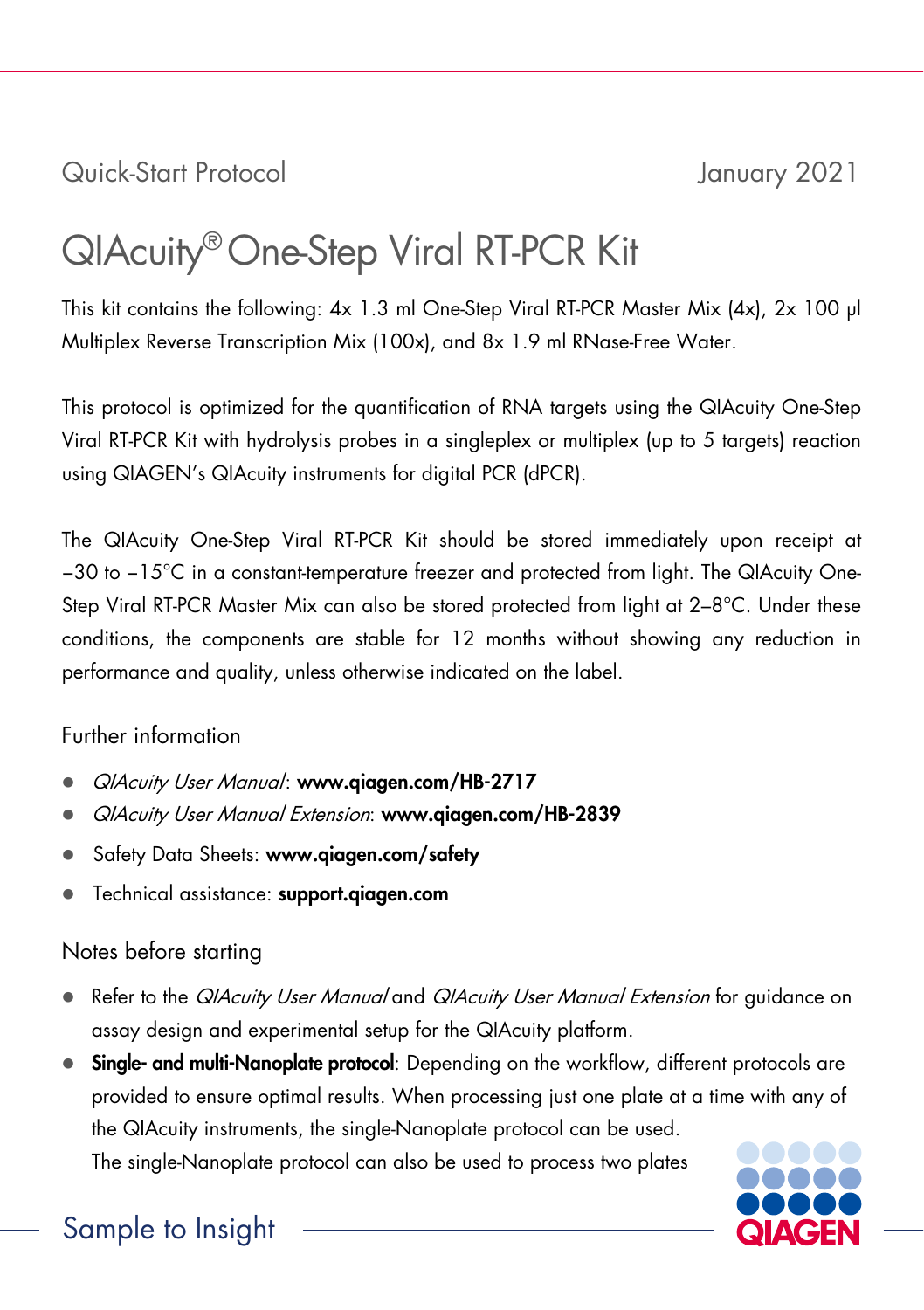in parallel on the QIAcuity Eight instrument, as it contains two thermal cyclers that work in parallel. To process two or more plates in parallel on the QIAcuity Four instrument, or three or more plates in parallel on the QIAcuity Eight instrument, the multi-Nanoplate protocol is highly recommended.

## Procedure

#### Reaction mix setup

- 1. Place the Multiplex Reverse Transcription Mix on ice. Thaw the QIAcuity One-Step Viral RT-PCR Master Mix, template RNA, primers, probes, and RNase-Free Water. Vigorously mix the QIAcuity One-Step Viral RT-PCR Master Mix and the individual solutions. Centrifuge the tubes briefly to settle the liquids.
- 2. Prepare a master mix according to [Table 1](#page-1-0) and the desired Nanoplate format.

| Component                                           | Volume/reaction             |                               |                                                                       |
|-----------------------------------------------------|-----------------------------|-------------------------------|-----------------------------------------------------------------------|
|                                                     | Nanoplate 8.5k<br>(96-well) | Nanoplate 26k<br>$(24$ -well) | Final concentration                                                   |
| 4x One-Step Viral RT-PCR Master Mix                 | $3 \mu$                     | 10 <sub>µ</sub>               | 1x                                                                    |
| 100x Multiplex Reverse Transcription Mix            | 0.12                        | $0.4 \text{ pl}^+$            | 1x                                                                    |
| 20x primer-probe mix 1*                             | $0.6$ $\mu$ <sup>†</sup>    | $2 \mu$ <sup>†</sup>          | 0.4 µM forward primer<br>0.4 µM reverse primer<br>$0.2 \mu M$ probe   |
| 20x primer-probe mix 2, 3, 4, 5*<br>(for multiplex) | $0.6$ $\mu$ <sup>†</sup>    | $2 \mu$ <sup>†</sup>          | 0.4 µM forward primer<br>$0.4$ µM reverse primer<br>$0.2 \mu M$ probe |
| <b>RNase-Free Water</b>                             | Variable                    | Variable                      |                                                                       |
| Template RNA (added at step 5) <sup>t</sup>         | Variable                    | Variable                      |                                                                       |
| <b>Total reaction volume</b>                        | $12 \mu$                    | $40 \mu$                      |                                                                       |

<span id="page-1-0"></span>Table 1. Preparing the QIAcuity One-Step Viral RT-PCR reaction mix

For dye recommendations, see QIAcuity User Manual or the QIAcuity User Manual Extension.

† Appropriate template amount depends on various parameters.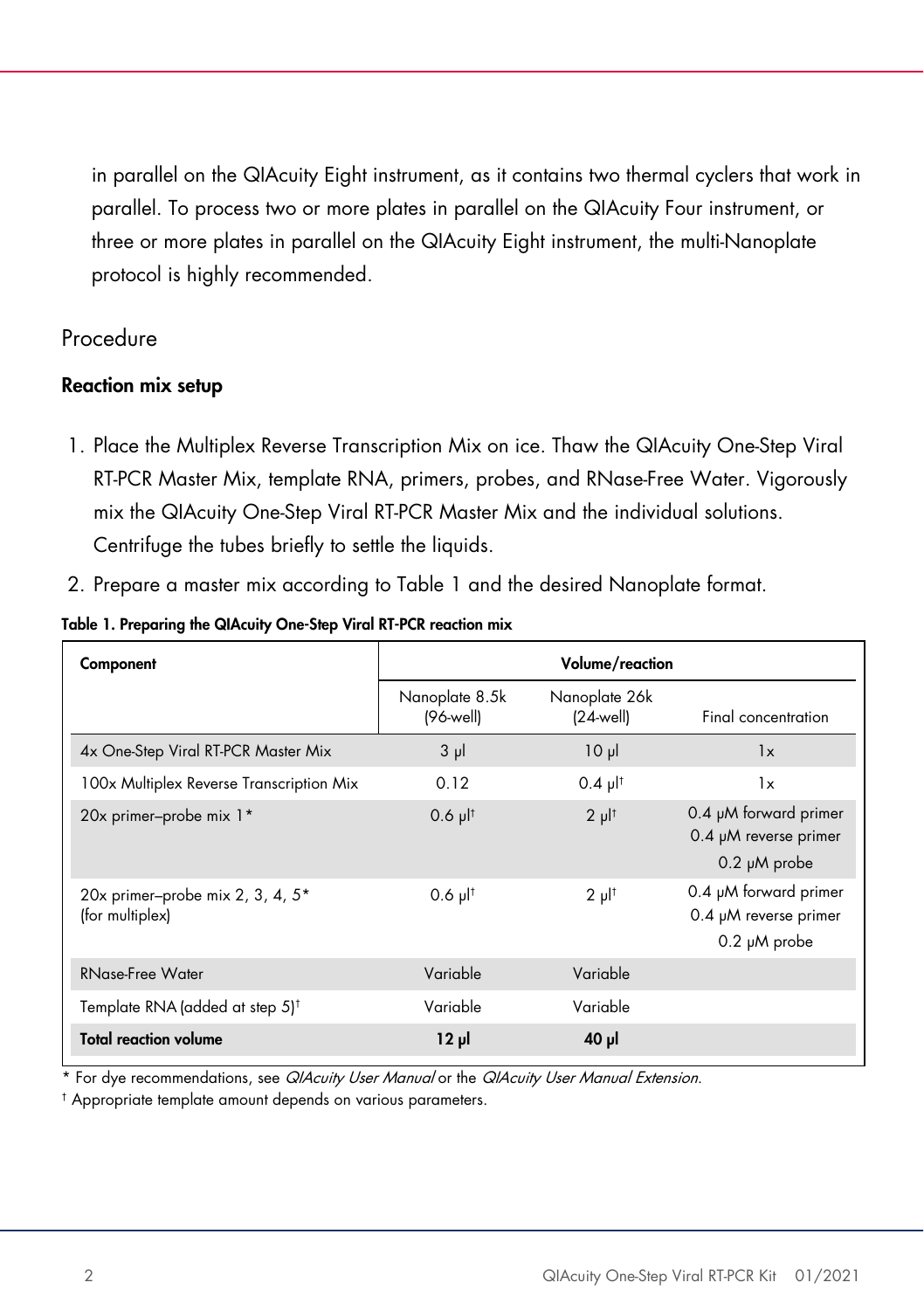- 3. Vortex the reaction mix well. Dispense appropriate volumes of the reaction mix into the wells of a standard 96-well PCR pre-plate on ice.
- 4. Add template RNA to wells containing the reaction mix. To ensure mixing of the reaction mix with the template RNA, the pre-plate has to be sealed, shortly vortexed, briefly centrifuged, and then placed back on ice.

#### Multi-Nanoplate protocol for QIAcuity Four and Eight instruments

Note: The multi-Nanoplate protocol can also be used as an alternative protocol to the single-Nanoplate protocol for QIAcuity One instruments.

1. Program a thermal cycler with a heated lid according to [Table 2.](#page-2-0)

#### <span id="page-2-0"></span>Table 2. Reverse transcription program

| <b>Step</b>                   | Time     | Temperature    |
|-------------------------------|----------|----------------|
| <b>Reverse Transcription</b>  | 30 min   | $50^{\circ}$ C |
| <b>RT Enzyme Inactivation</b> | $10$ min | $58^{\circ}$ C |
| Infinite Hold                 | Hold     | $4^{\circ}$ C  |

- 2. Place the PCR pre-plate from step 4 in the thermal cycler and start the reverse transcription program. Following the reverse transcription, transfer the contents of each well to the wells of a Nanoplate.
- 3. Seal the Nanoplate properly using the QIAcuity Nanoplate Seal provided in the QIAcuity Nanoplate Kits.
- 4. Program the cycler of the QIAcuity instrument according to [Table 3.](#page-2-1)

#### <span id="page-2-1"></span>Table 3. Multi-Nanoplate QIAcuity cycling program

| <b>Step</b>                        | Time            | Temperature     |
|------------------------------------|-----------------|-----------------|
| <b>PCR</b> initial heat activation | 2 min           | 95 $°C$         |
| 2-step cycling (40 cycles)         |                 |                 |
| Denaturation                       | 5 <sub>s</sub>  | 95 $°C$         |
| Combined annealing/extension       | 30 <sub>s</sub> | $60^{\circ}$ C* |

\* Temperature during annealing/extension and number of cycles might vary depending on assay type.

5. Place the Nanoplate into the QIAcuity instrument and start the dPCR program.